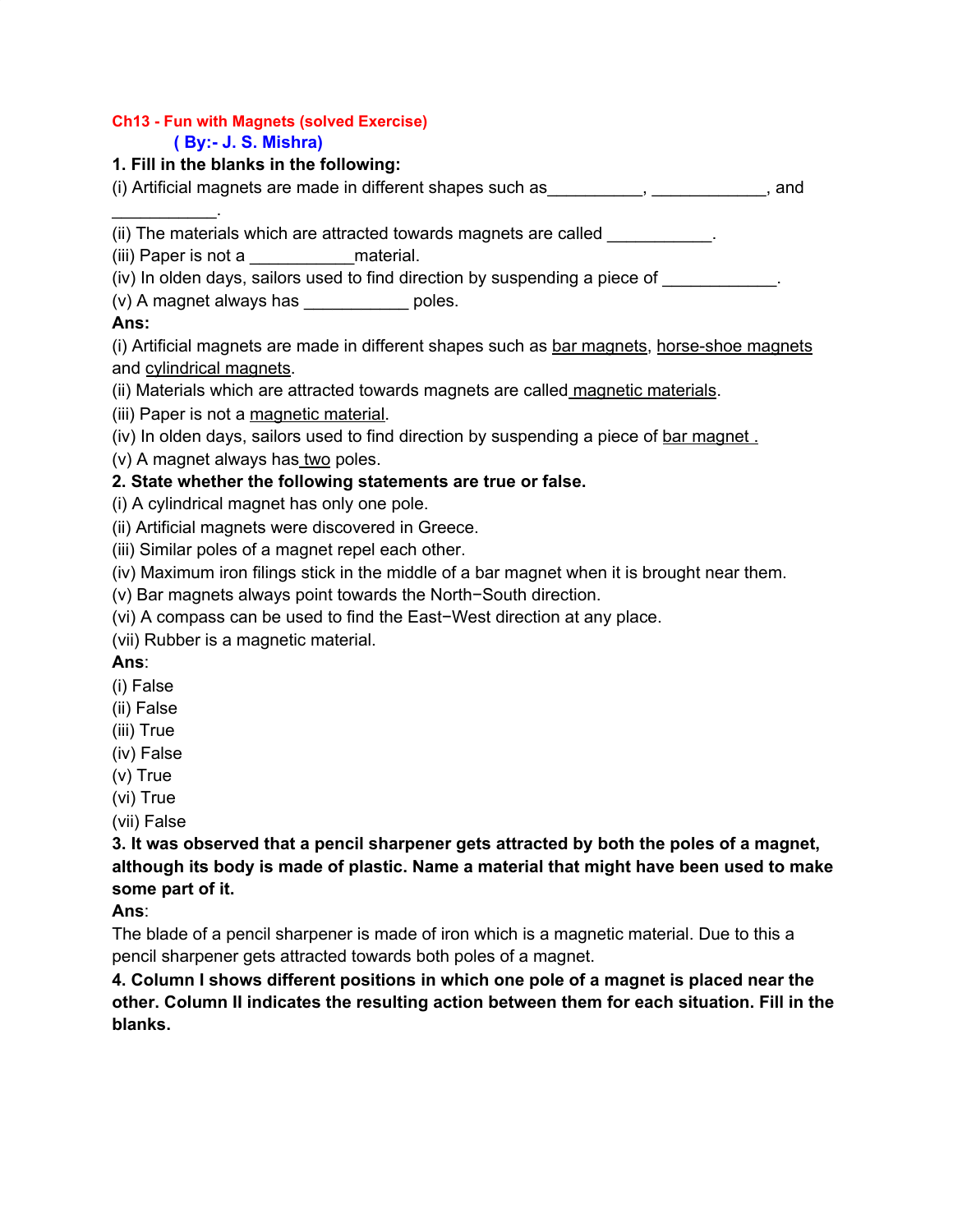|         | Column I Column II |
|---------|--------------------|
| $N - N$ |                    |
| $N -$   | <b>Attraction</b>  |
| $S - N$ |                    |
| $-$ - S | Repulsion          |

### **Ans:**

We know that the like poles of a magnet repel each other whereas the unlike poles attract each other. So, given blanks can be filled as follows:

| Column I | <b>Column II</b> |
|----------|------------------|
| N – N    | Repulsion        |
| $N-S$    | Attraction       |
| $S - N$  | Attraction       |
| $S - S$  | Repulsion        |

## **5. Write any two properties of a magnet.**

# **Ans:**

Two properties of a magnet are:

(i) A magnet always has two poles: north pole and south pole.

(ii) Like magnetic poles repel each other and unlike magnetic poles attract each other.

# **6. Where are the poles of a bar magnet located?**

## **Ans:**

Poles of a bar magnet are located at its two ends.

**7. A bar magnet has no markings to indicate its poles. How can you find out the location of the north pole?**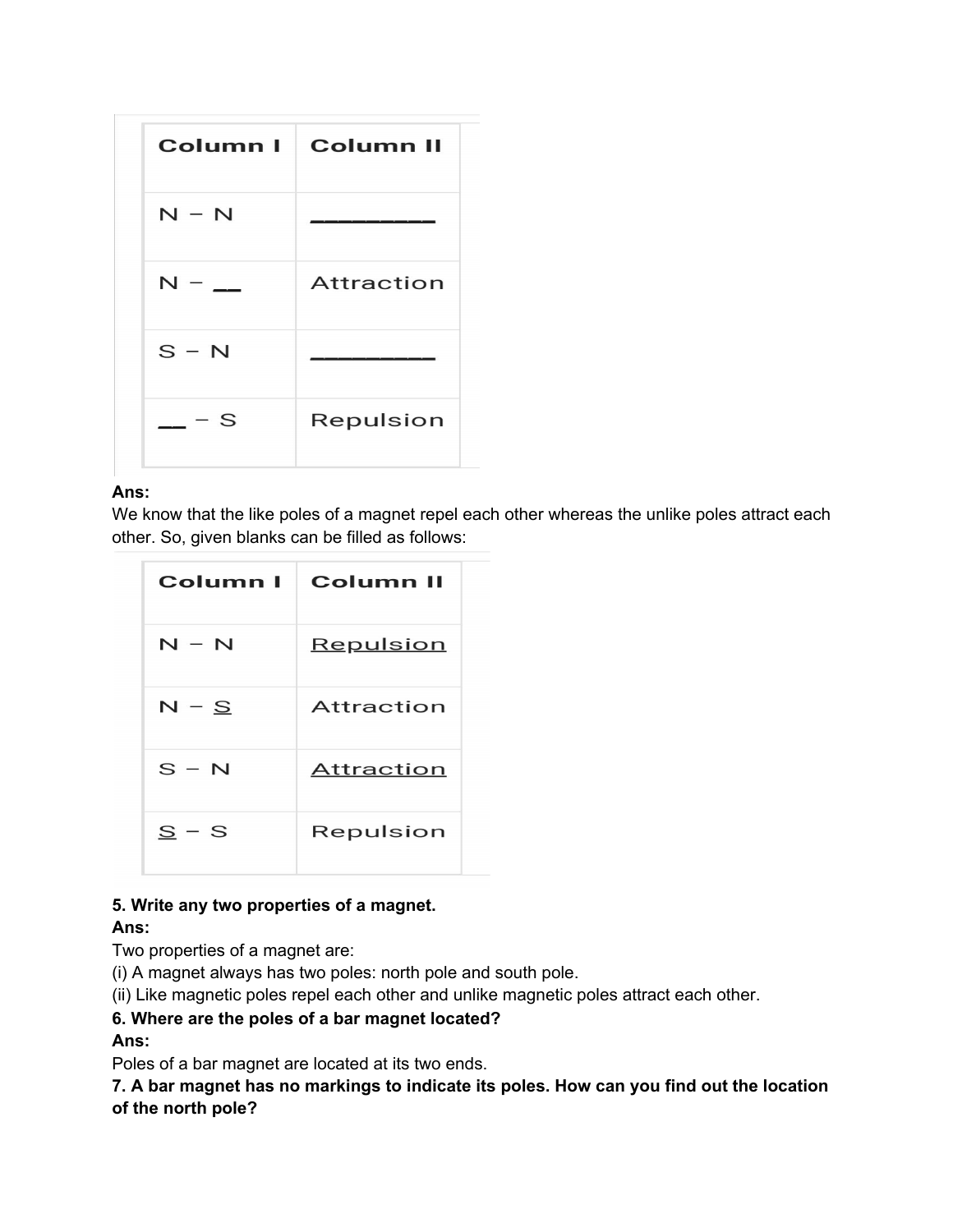## **Ans:**

Location of the poles of a magnet can be determined by suspending it freely. A freely suspended bar magnet always points north−south direction. The end that points towards the north direction is the north pole of the magnet while the end that points towards the south direction is the south pole of the magnet.

# **8. You are given an iron strip. How will you make it into a magnet? Ans:**

An iron strip can be converted into a magnet by following method:

(i)Place the iron strip on a table.

(ii)Place one pole of a bar magnet near one end of the iron strip.

(iii)Move the bar magnet along the length of the iron strip starting from one end to the other end. (iv)Then, lift the magnet and bring the pole to the starting point and move in the same direction as before.

(v)On repeating this process for at least 30-40 times, the iron strip will become a bar magnet with two poles.

# **9. How is a compass used to find directions?**

# **Ans:**

A compass has a magnetic needle that can rotate freely. When a compass is kept at a place, the magnetic needle aligns in north-south direction. Red arrow of the compass needle is termed as north pole and the other end as south pole.

**10. A magnet was brought from different directions towards a toy boat that has been floating on water in a tub. The effect observed in each case is stated in Column I. Possible reasons for the observed effects are mentioned in Column II. Match the statements given in Column I with those in Column II.**